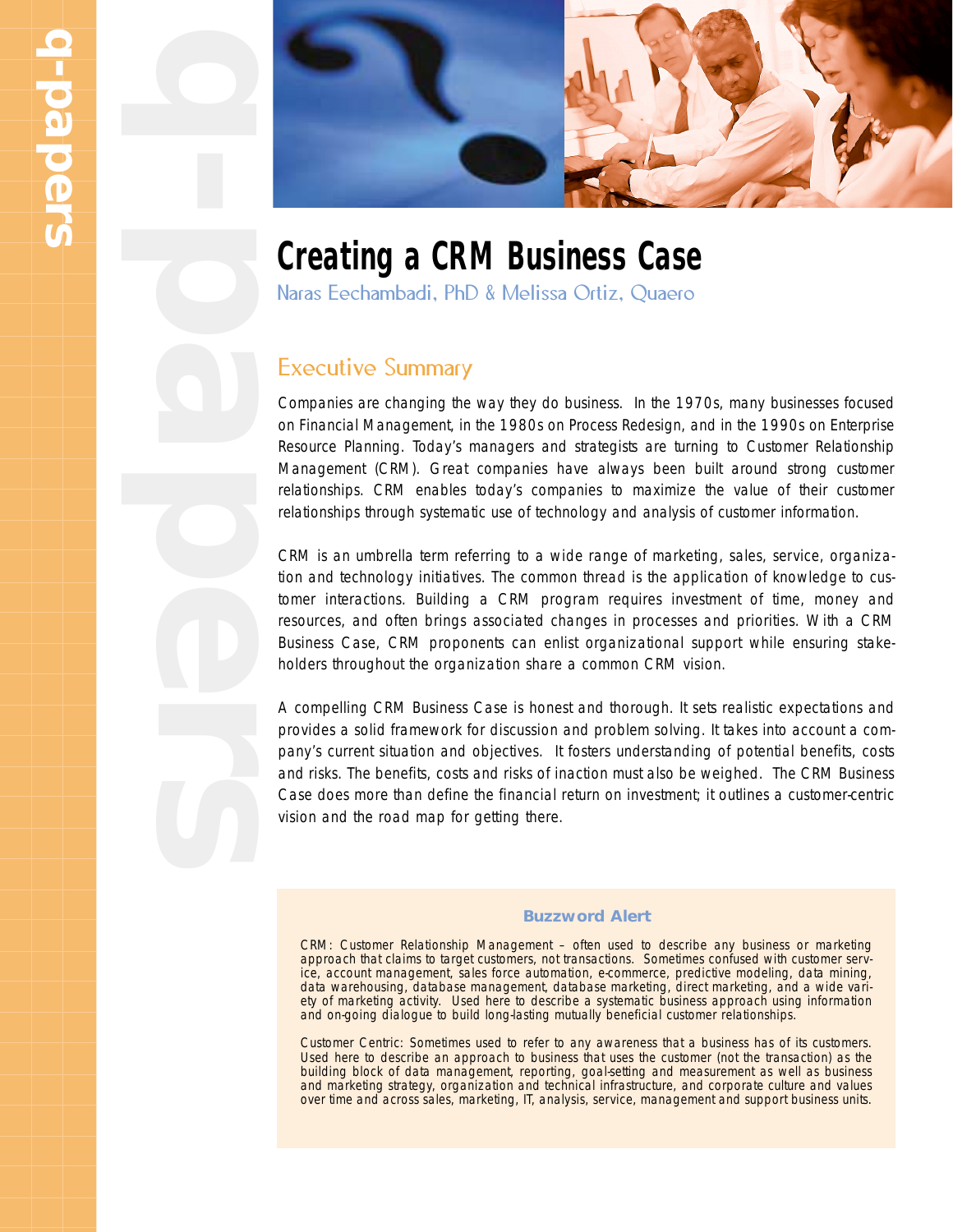

The elements required to create a compelling CRM Business Case are:

## Financial

- Sources of Incremental Revenue
- Reductions in Costs
- Higher Profitability
- Incremental Costs

## Strategic

- Real but Intangible Benefits
- Sustainable Competitive Advantage
- Opportunity Costs
- Execution Risks
- Barriers to Success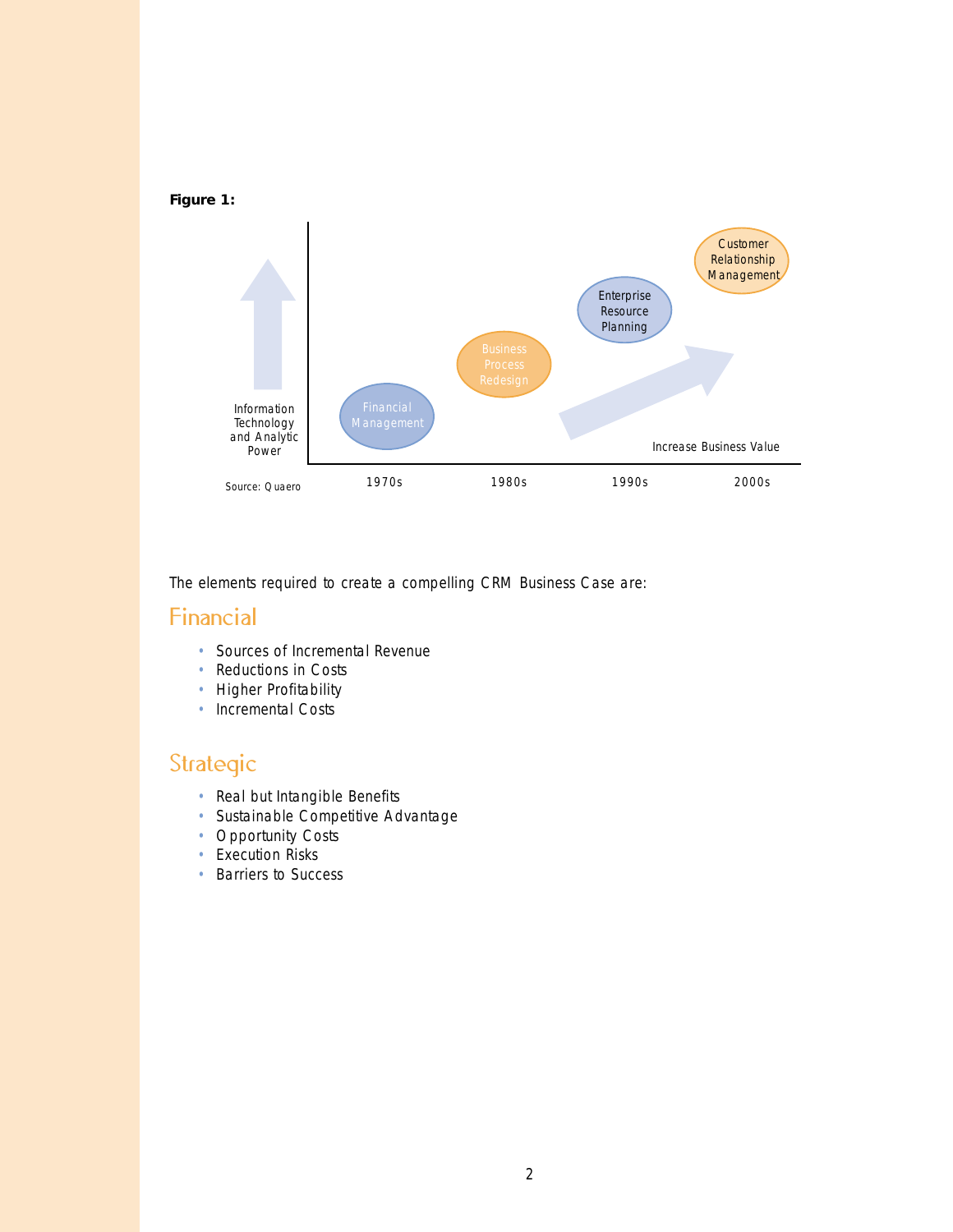## **Contents**

*Creating a CRM Business Case outlines the critical steps, underlying issues, necessary processes and key characteristics of a compelling business case for CRM, with examples.*

| CRM is commonly used to describe a variety of customer programs and initiatives. This section presents a<br>precise definition of CRM and its importance in business today. |
|-----------------------------------------------------------------------------------------------------------------------------------------------------------------------------|
|                                                                                                                                                                             |
| Every organization occupies a unique position on the CRM Learning Curve. This section helps readers deter-<br>mine their company's level of CRM readiness.                  |
|                                                                                                                                                                             |
| The financial and strategic elements of building a Business Case are explained here.                                                                                        |
|                                                                                                                                                                             |
| This section identifies common risk factors when launching a new CRM program.                                                                                               |
|                                                                                                                                                                             |

The document concludes with a summary of key characteristics of a compelling CRM Business Case.

#### **Win/Win**

A frequent traveler accustomed to business class had a family emergency in London. He rushed to the airport to purchase a coach ticket overseas. The airline representative knew the customer's previous travel preferences. In addition, the representative knew that most mid-summer flights were crowded and usually encountered delays. Without request or any hassle with upgrade coupons etc., the representative understood the customer's value, specific preferences and immediate needs. She seated the traveler in business class at no added cost.

#### Note:

- 1) The airline representative had easy access to pertinent customer information
- 2) Using that information, she anticipated the customer's needs
- 3) She was empowered to issue upgrades on the spot

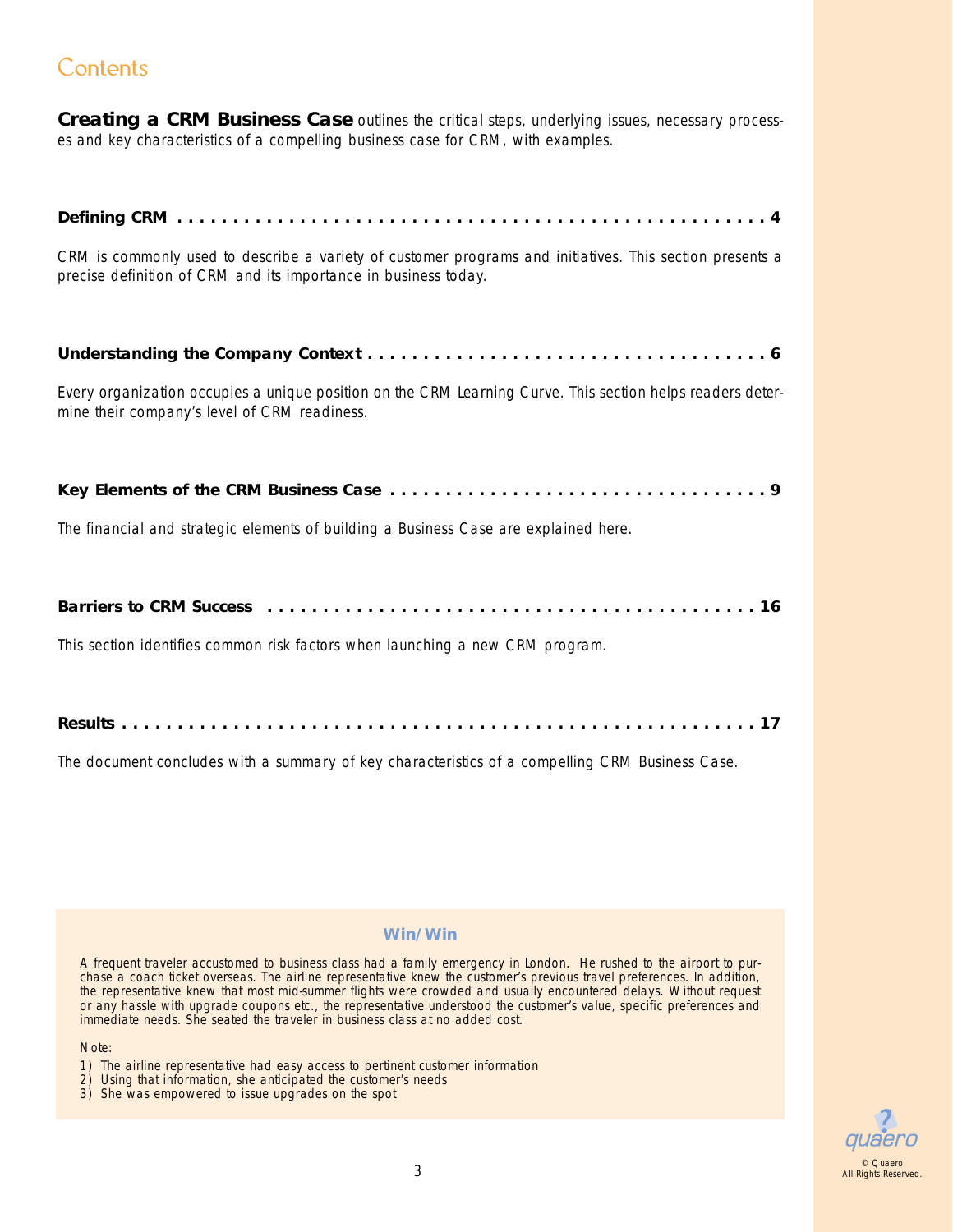## 1. Defining CRM

#### Customer Relationship Management

Customer Relationship Management (CRM) is the systematic use of information to attract and keep customers through on-going dialogue in order to create long-lasting and mutually beneficial relationships (Figure 2).



### Why CRM Is Important

Companies turn to CRM to maximize the number and value of customer relationships, an increasingly important goal in a changing business environment.

*Highly Competitive Marketplace.* The Internet, catalogs, stores, and other emerging channels make the marketplace more competitive than ever by decreasing the impact of distance and increasing choices.

*The New Empowered E-Customer.* Customers use the Internet and Call Centers to gather information, comparison shop, switch providers, and talk to satisfied and dissatisfied customers quickly and easily. They use e-mail to communicate directly with companies.

*Ever-Changing Technology.* New tools are available, enabling companies to provide services personalized to individual needs and thus gain a competitive advantage.

*It Makes Business Sense.* Companies that provide customers with what they want take share of wallet from those that do not.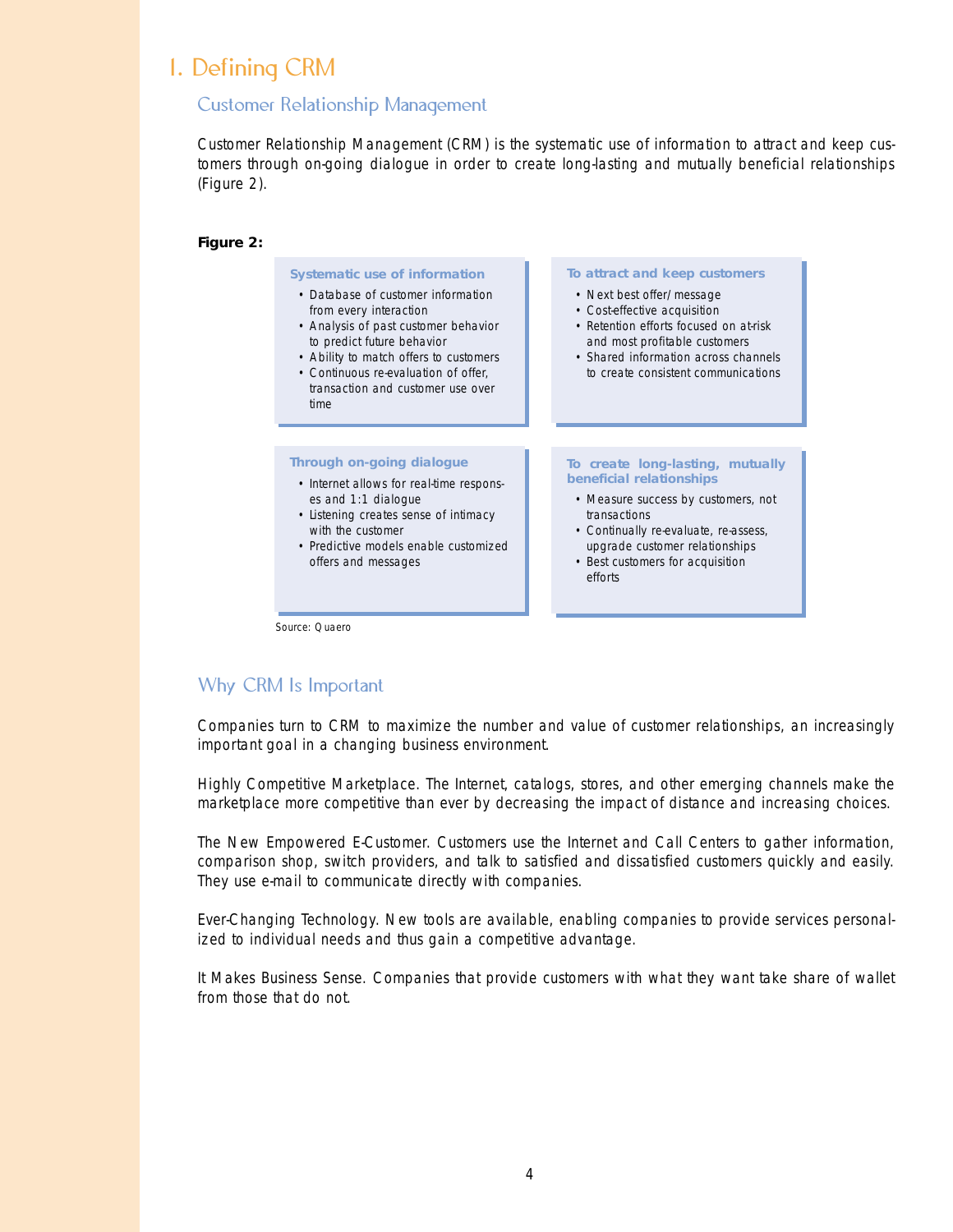## CRM Space

CRM programs may emphasize Operations or Analytics:

*Operational CRM.* A company executes customer programs with a focus on increasing the efficiency of individual business units. This is primarily tactical.

*Analytic CRM.* A company executes customer programs with a focus on increasing effectiveness through behavior analysis, customer segmentation, and modeling for example. This is more strategic.

#### **Figure 3.**



Source: Quaero

Companies often focus on Operational CRM at first, driven by customer demands and marketplace challenges. Analytic CRM may follow, requiring new infrastructure and processes to obtain knowledge about customer needs and use that information to meet those needs. Long term, Analytic CRM produces more of the competitive edge companies seek in a CRM program because advances are harder to replicate (Figure 3). However, there is a blurring of these lines and we are seeing some convergence between analytical and operational CRM.

#### **Symphony**

Companies need to have good quality information, the appropriate processes in place, and the ability to bring everything together in harmony in order to have intelligent dialogue and long lasting relationships with their customers.

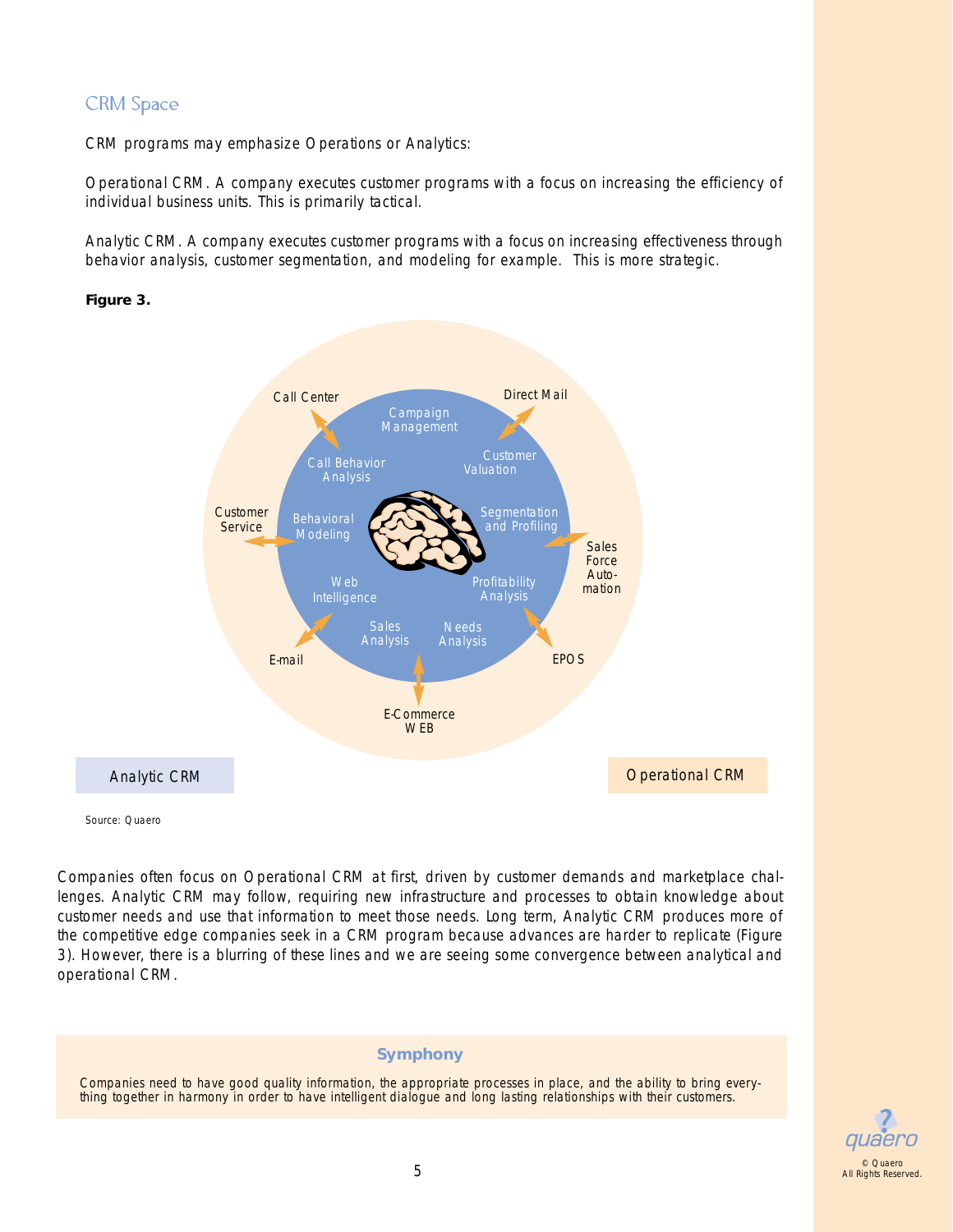#### A Customer Conversation is Critical

Whether focused on Operations or Analytics, the foundation of any successful CRM program is listening to the customer. CRM allows a company to capture what the customer says or does on the web, in e-mail, through catalogues and at stores and call centers, then analyze that information and respond to the benefit of both customer and company (Figure 4).

#### **Figure 4.**

| <b>Benefits to the Customer</b> | <b>Benefits to the Company</b> |
|---------------------------------|--------------------------------|
| Greater Efficiency              | Measurable Processes           |
| Relevant Offers                 | Improved Customer Loyalty      |
| Proactive Service               | Increased Profits              |

Source: Forrester Research, Inc.

## 2. Understanding the Company Context

Smart companies begin building their CRM programs with a CRM Business Case. The Business Case not only justifies investments of time, money and resources, it documents financial and strategic expectations, and sets the stage for needed processes and organizational changes. The measurements used in the Business Case become the measurements used to monitor and evaluate the CRM program; the language of the Business Case becomes the language of the CRM team; the vision stated in the Business Case and the road map to achieve that vision become the shared vision enterprise-wide.

A compelling CRM Business Case offers an honest and complete assessment of where a company is and where it needs to be on the CRM Learning Curve:

- Current Level of Development
- CRM Preparedness
- Big Bang versus Small Increments

#### **Who would you rather be?**

The Internet provides a great deal of consumer information, but customers do not always have time to sift through it all. Companies with the ability to help customers identify what they need and deliver it to them quickly and conveniently can set a premium price for their products and services. Who would you rather be: a customer-centric company like Amazon.com, selling goods at a premium, or Buy.com, who has to offer discounts?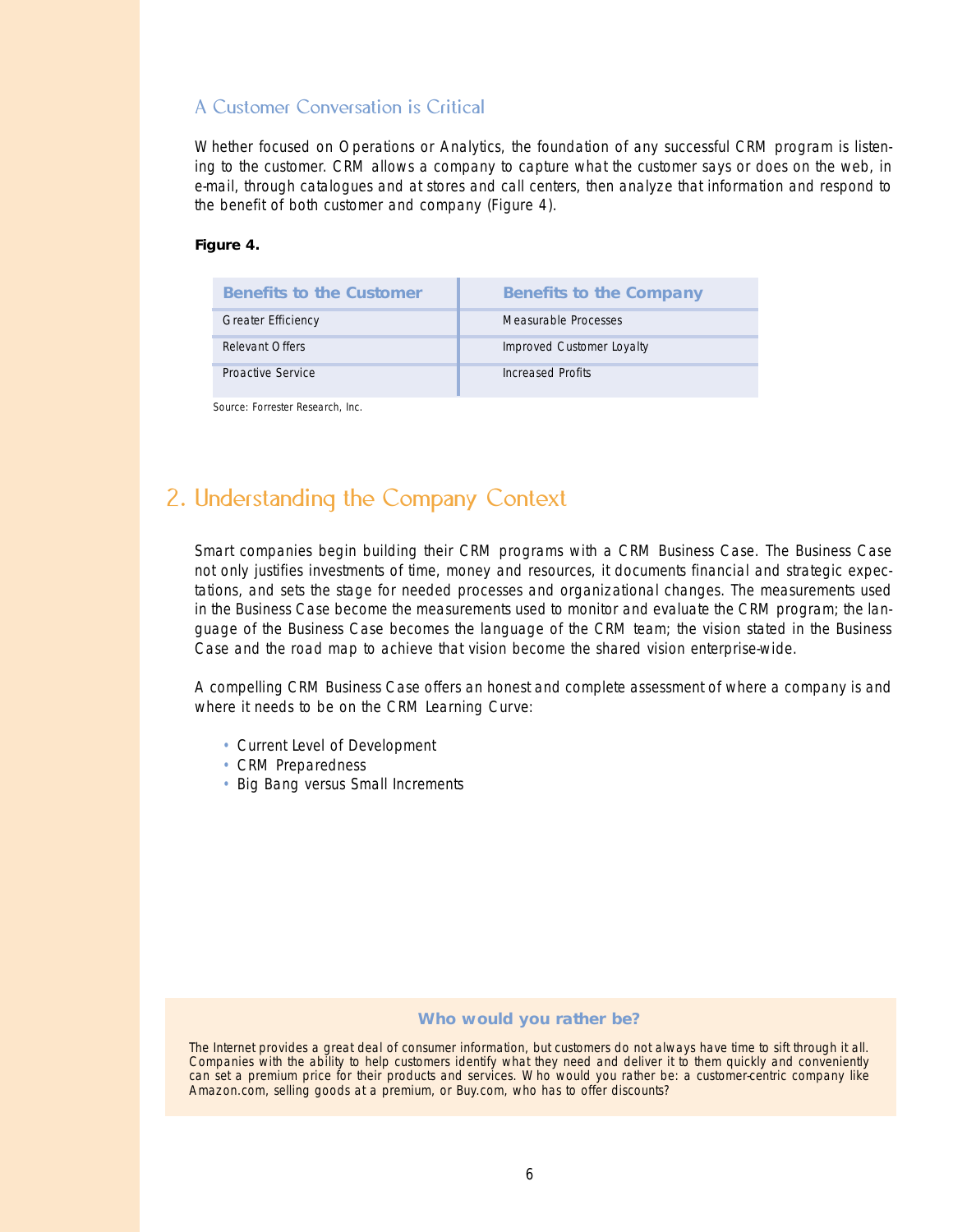## Current Level of Development

For CRM implementation, the ability to move quickly depends on how much progress has already been made toward establishing an enterprise-wide customer-centric organization. There are clearly recognizable key indicators of where a company stands on the CRM continuum and what the most appropriate next steps are at each stage (Figure 5).



**Figure 5.**

Source: Quaero



All Rights Reserved.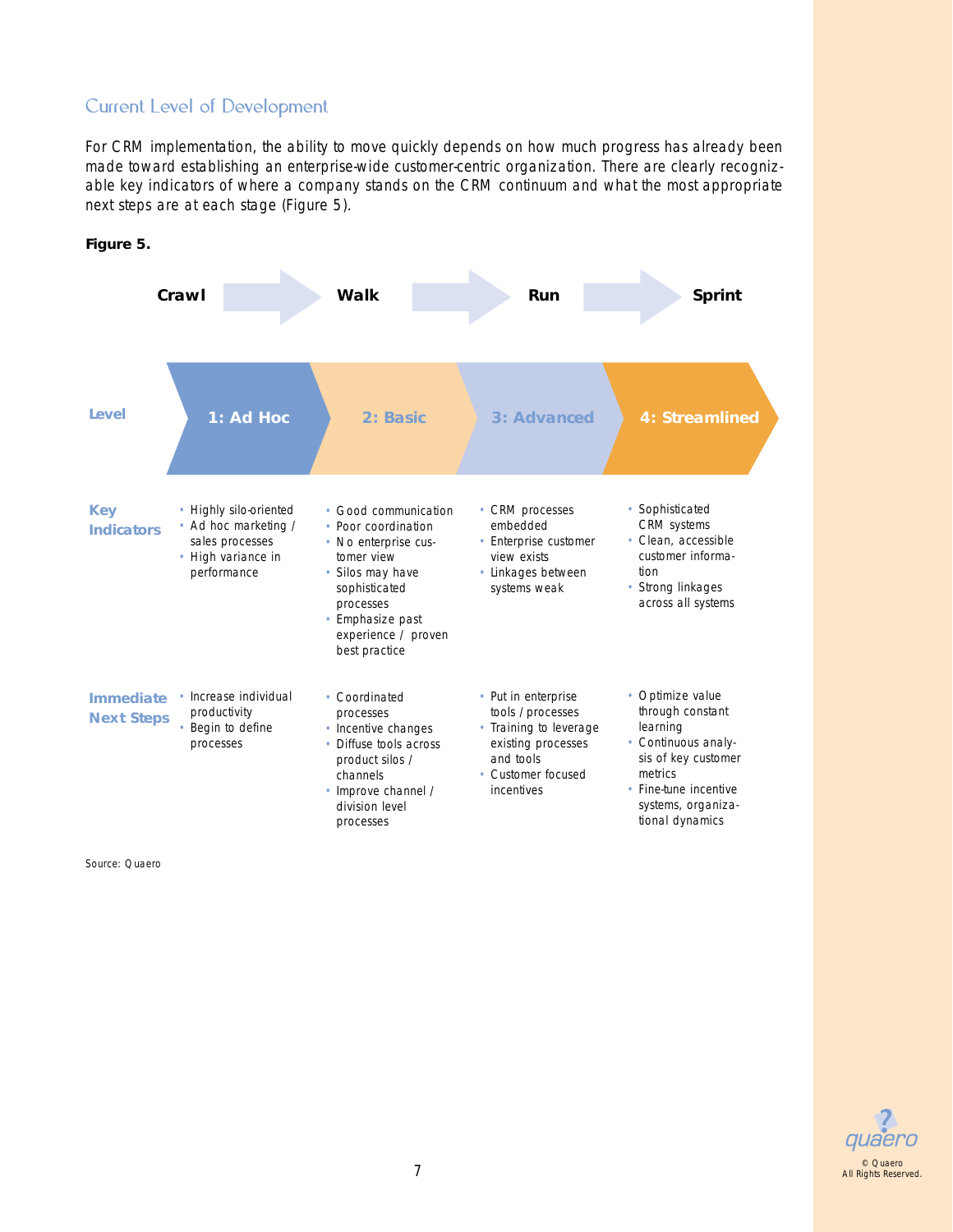#### CRM Preparedness

New CRM Managers often find their organizations less prepared for CRM than hoped. For example, speaking to customers in a single voice, critical to CRM, proves difficult where business units are not accustomed to coordinating their customer contacts with other units. The Business Case should lay out these considerations (Figure 6).

#### **Figure 6.**



"How much do you cooperate with other divisions?"



"Do you have permanent cross-functional teams?" Don't know 10% No 43% Yes 47%

> "Do you have a VP-level responsible for the overall customer experience?"



Percent of 60 Global 2,500 companies interviewed Source: Forrester Research, Inc.

#### **Anybody Home?**

Did you know that the majority of e-mails from customers go unanswered at most companies? Customer Support and Fulfillment are important components of the customer experience, especially when the customer initiates contact.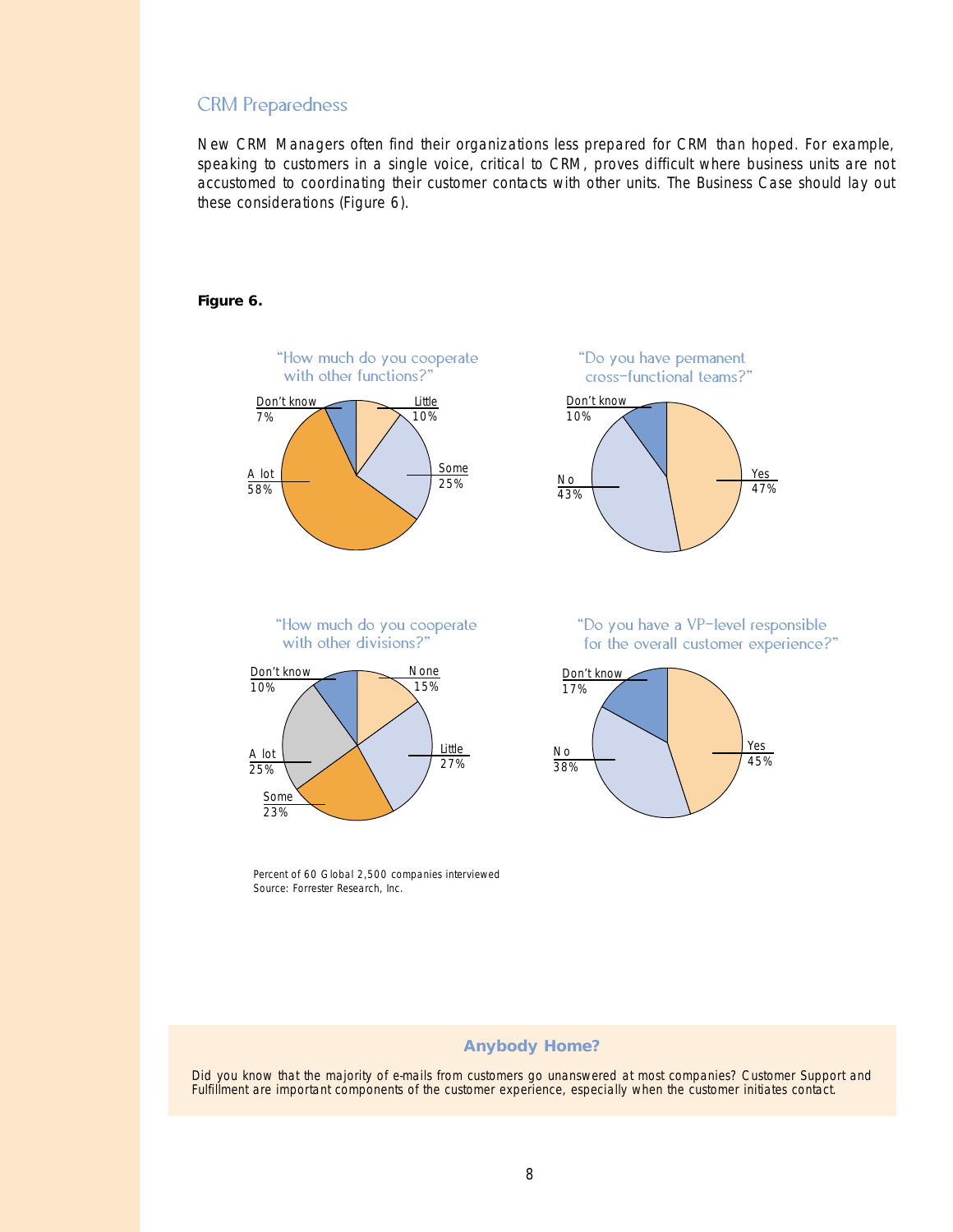## Big Bang Versus Small Increments

The Business Case should also address speed of implementation. Many companies hurry to implement a total CRM program once the decision has been made to build it. Realistic schedules reflect a variety of internal factors (Figure 7).

#### **Figure 7.**

| <b>CRM Pace Factors</b>                                                                                                                                                               | <b>Big Bang</b>                                                | <b>Small Increments</b>                        |
|---------------------------------------------------------------------------------------------------------------------------------------------------------------------------------------|----------------------------------------------------------------|------------------------------------------------|
| Company Sponsorship Level                                                                                                                                                             | High Level Executive Sponsorship                               | Divisional, channel leadership                 |
| Level in the CRM continuum                                                                                                                                                            | $3$ or $4$                                                     | 1 or $2$                                       |
| Information Intensity<br>• Company is disciplined using<br>information within division<br>• Quantity of information used<br>• Use of factual data, not just<br>traditional approaches | High                                                           | Low                                            |
| <b>Organization Dynamics</b>                                                                                                                                                          | Fluid, with customer focused or<br>enterprise level incentives | Silo-based, with product, volume<br>incentives |
| IT Organization                                                                                                                                                                       | Sophisticated with client service<br>orientation               | Stretched department leading the way           |
|                                                                                                                                                                                       |                                                                |                                                |

Source: Quaero

## 3. Key Elements of the CRM Business Case

#### The CRM Business Case

The key elements of the CRM Business Case are:

- Financial and strategic goals and expectations
- Measurements used to monitor progress and evaluate the program
- Short-term and long-term benefits and risks (Figure 8)

The process of identifying, detailing, calculating and projecting these factors can be arduous, but the resulting Business Case will have tangible and lasting value. The Business Case makes concrete the results of the CRM Program:

- Projected revenues, profits, market share, or shareholder value
- Increases in capability and knowledge
- Enhancements to efficiency and effectiveness
- Reduced costs over time

It also serves as a reference and a planning tool going forward:

- Helps prioritize allocation of corporate resources
- Provides measurable accountability for CRM projects
- Sets standards for consistent comparison of projects across the enterprise
- Establishes a shared CRM vision
- Outlines the road map for achieving that vision

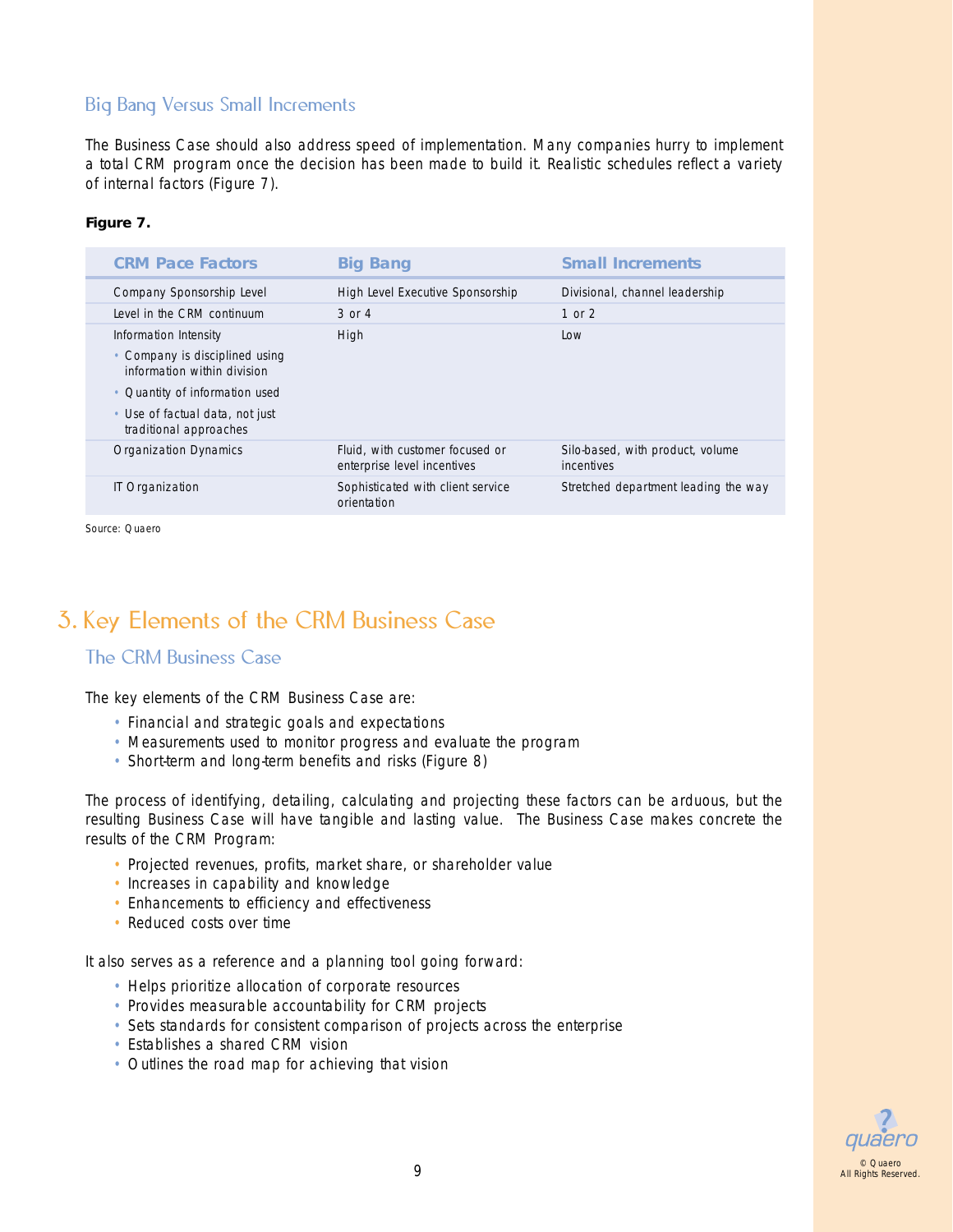#### **Figure 8.**

|                  | <b>Benefits</b>                                                                     | <b>Risks</b>                                                                |
|------------------|-------------------------------------------------------------------------------------|-----------------------------------------------------------------------------|
| <b>Financial</b> | • Sources of Incremental Revenue<br>• Reductions in Costs<br>• Higher Profitability | Incremental Costs                                                           |
| <b>Strategic</b> | • Real but Intangible Benefits<br>• Sustainable Competitive Advantage               | • Opportunity Costs<br><b>Execution Risks</b><br><b>Barriers to Success</b> |

Source: Quaero

#### Financial Elements

Credible comprehensible financial information is essential to a compelling Business Case. Whether the audience is senior management, Wall Street analysts, or employees responsible for day-to-day CRM activity, the ability to understand the financial justification ensures acceptance and commitment.

In most companies, the CRM Program dramatically improves reporting range and accuracy. Beginning with the Business Case, the audience gains an ever-growing understanding of and appreciation for the CRM program through its ability to measure results with ever-increasing reliability.

#### Revenue

*Sources of Incremental Revenue.* CRM programs produce incremental revenue typically from better product mix, increased cross-selling, higher value-based pricing, customer retention, and less expensive customer acquisition (Figure 9). Depending on the circumstances there could be other revenue opportunities as well.

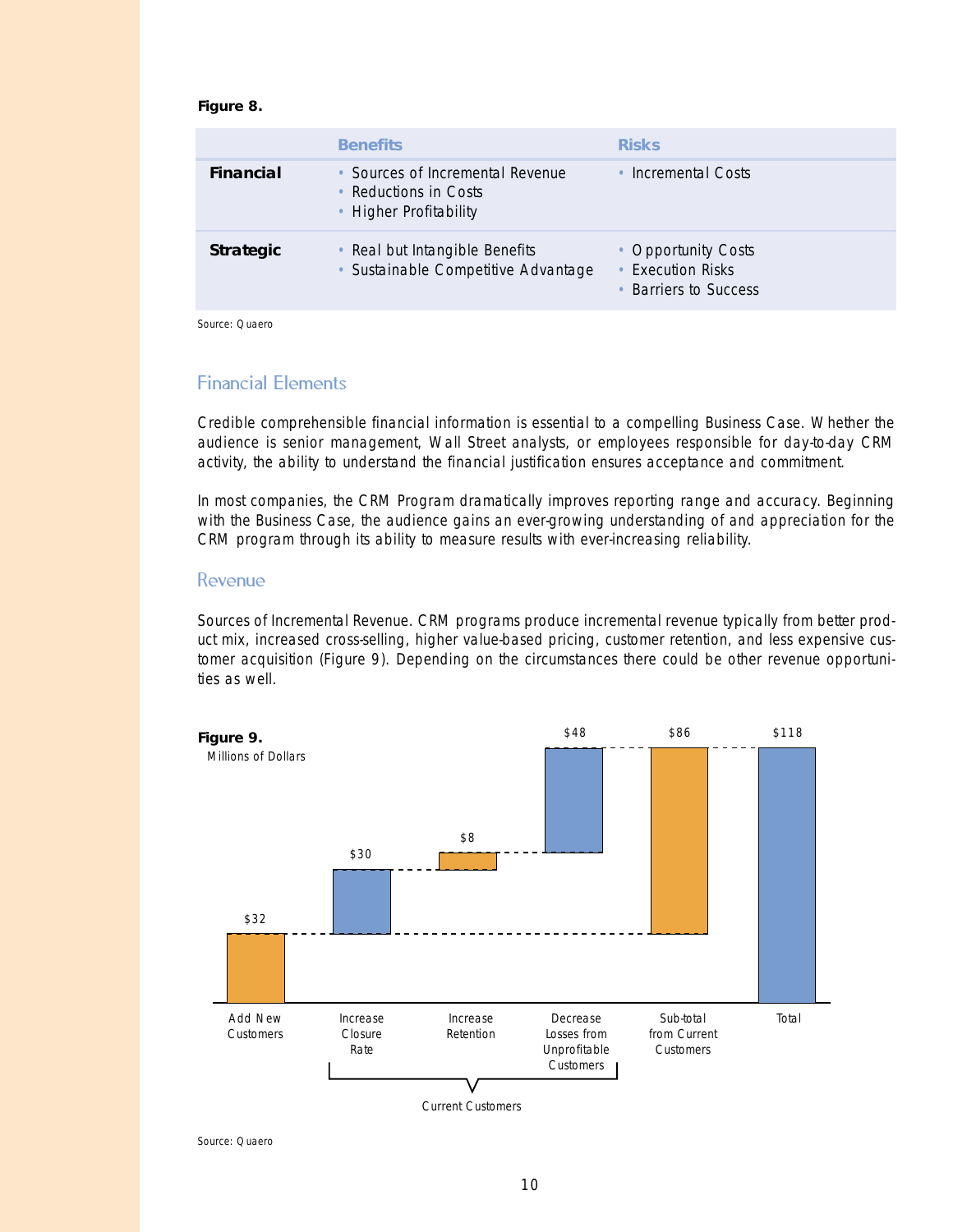CRM also produces incremental revenue through improved ability to prioritize business needs by time and value. Different divisions within a company may have divergent priorities. One division may identify prospect selection as top priority, but retention and channel management may be critical to another (Figure 10).

#### **Figure 10.**

| Areas to Improve       | Customer<br>Profitability<br>(by business unit) | Retention<br>(customers lost we<br>should have kept) | Target Prospecting<br>(internal – within<br>company) | <b>Target Prospecting</b><br>(external - non-<br>company) | Channel<br>Management (lower<br>product delivery cost) |
|------------------------|-------------------------------------------------|------------------------------------------------------|------------------------------------------------------|-----------------------------------------------------------|--------------------------------------------------------|
| <b>Business Unit A</b> |                                                 |                                                      |                                                      |                                                           |                                                        |
| <b>Business Unit B</b> |                                                 |                                                      |                                                      |                                                           |                                                        |
| <b>Business Unit C</b> |                                                 |                                                      |                                                      |                                                           |                                                        |
| <b>Business Unit D</b> |                                                 |                                                      |                                                      |                                                           |                                                        |
| <b>Business Unit E</b> |                                                 |                                                      |                                                      |                                                           |                                                        |
| <b>Business Unit F</b> |                                                 |                                                      |                                                      |                                                           |                                                        |
| $\blacksquare$         |                                                 |                                                      |                                                      |                                                           |                                                        |

| <b>Impact</b><br>High | Moderate | Low |
|-----------------------|----------|-----|
|                       |          |     |

Capabilities limited by current infrastructure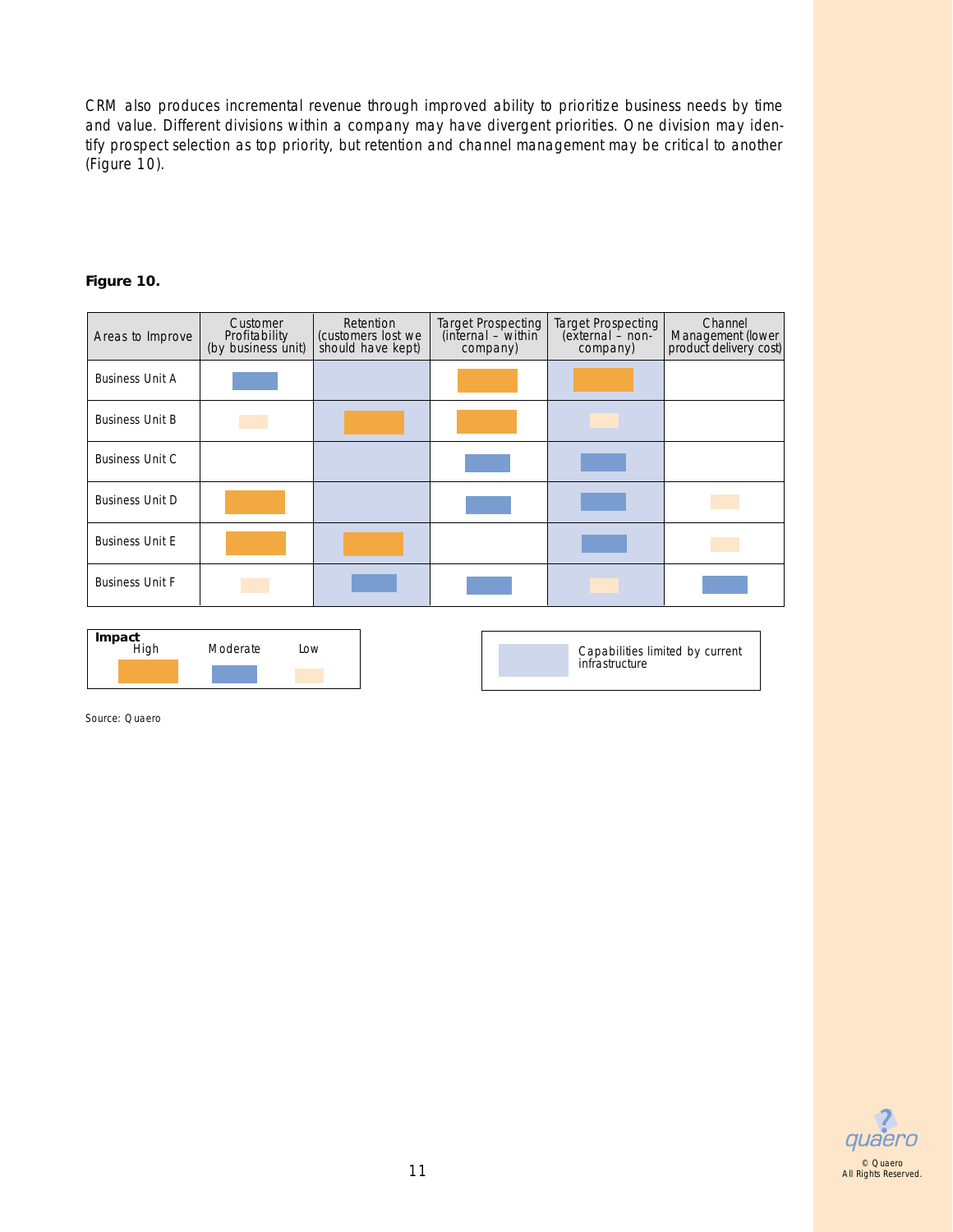*Cost Reduction.* CRM reduces acquisition costs by improving response rates to sales initiatives, response time to customer requests, and establishing cost-efficient processes.

*Higher Profits.* CRM programs enable companies to segment their customers by profitability and develop strategies to improve target households' profitability (Figure 11).

#### **Figure 11.**



Source: Quaero

#### **CRM Success**

IDC shows CRM projects yielding 8% in incremental revenues in year one with a target of 16% within 2 years for large projects (average investment \$3.1 million).

1998 Insight Technology Group Study saw revenue increases of up to 42%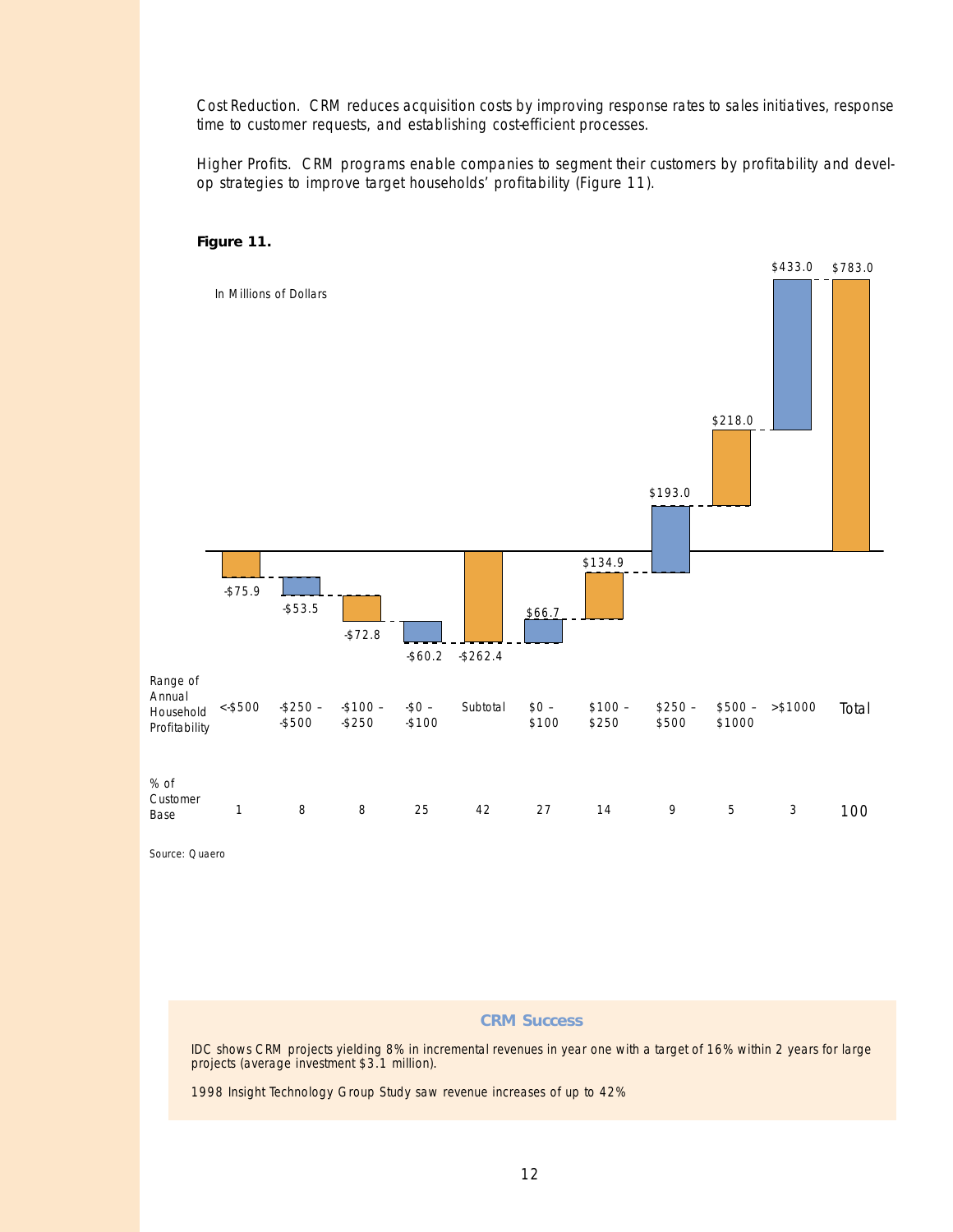*Actionable insights.* Actionable, verifiable information gleaned from customer data enables a company to test common industry beliefs. In some industries, for example, it is not true that the more products and services a customer owns the greater the value of the customer relationship. (Figure 12, 13). This would imply that the cost of cross-selling programs, which can be significant, are higher than can be financially justified.

#### **Figure 12.**





More likely to be owned by profitable households

Less likely to be owned by profitable households



Source: Quaero

Inactive-Low Balance

Negative Spread Credit Card

Inactive-High Cross-Sell profitablity

Negative Spread Mortgage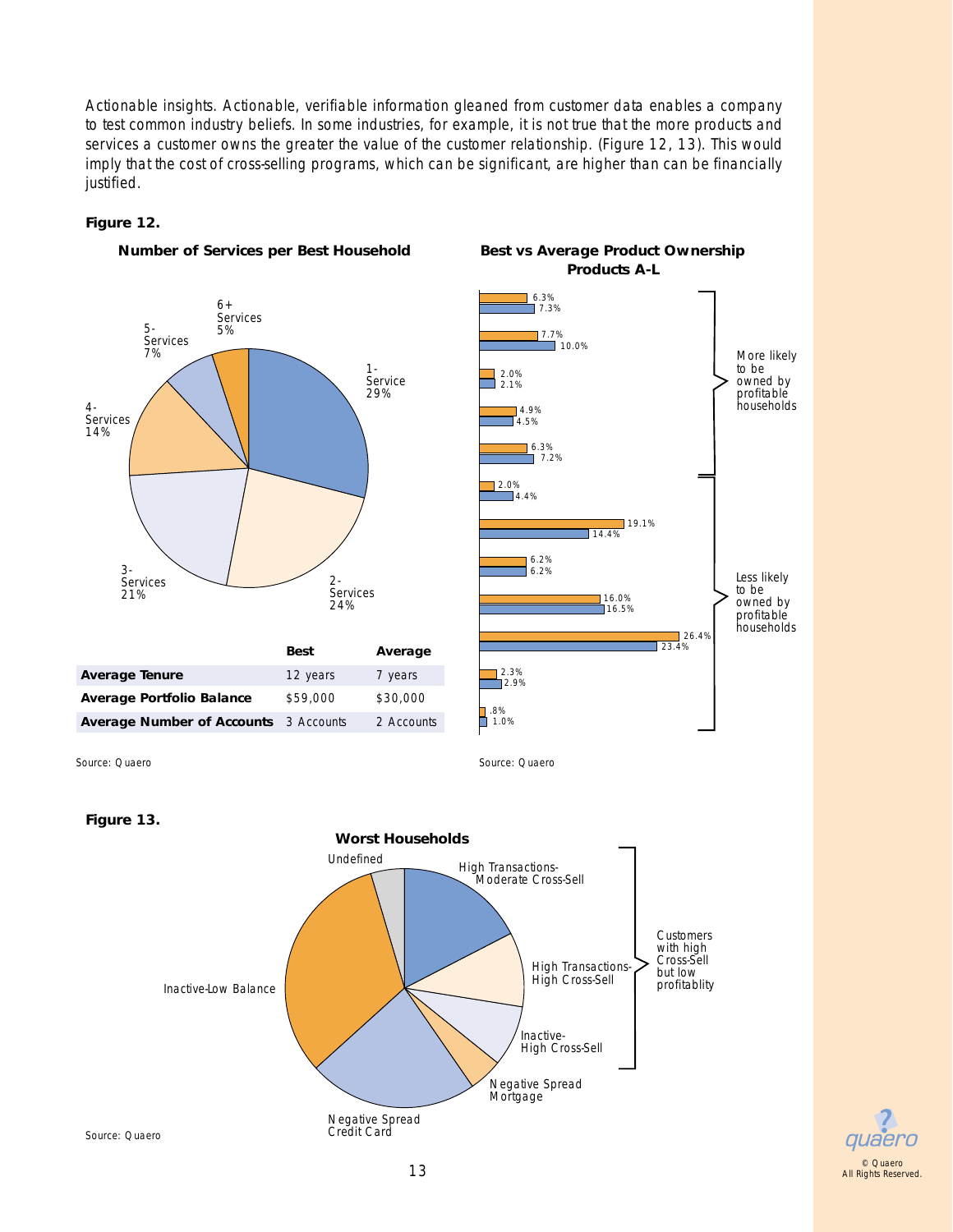*Control Group.* Comparing a group of customers included in CRM programs against a static group (Business as Usual) quantifies the incremental lift of CRM programs over time (Figure 14). This can be a very powerful way of isolating the impact of CRM programs and justifying sustained investment and effort over time.

**CRM Customers versus Non-CRM Customers**



#### **Figure 14.**

Source: Quaero

#### Expense

*Costs.* CRM budgets should include implementation costs as well as the cost of new hardware and software. Training and testing require investment in time and resources as well as expense (Figure 15).

#### **Figure 15.**

| <b>Expense</b> | <b>Description</b>                                                                                                            |
|----------------|-------------------------------------------------------------------------------------------------------------------------------|
| Organization   | • Hiring, training, & retention of skilled users<br>• Change Management: Rollout, orientation for enterprise<br>Program costs |
| Infrastructure | • Hardware & Software<br>• Consulting, Development, Systems Integration (internal, external)                                  |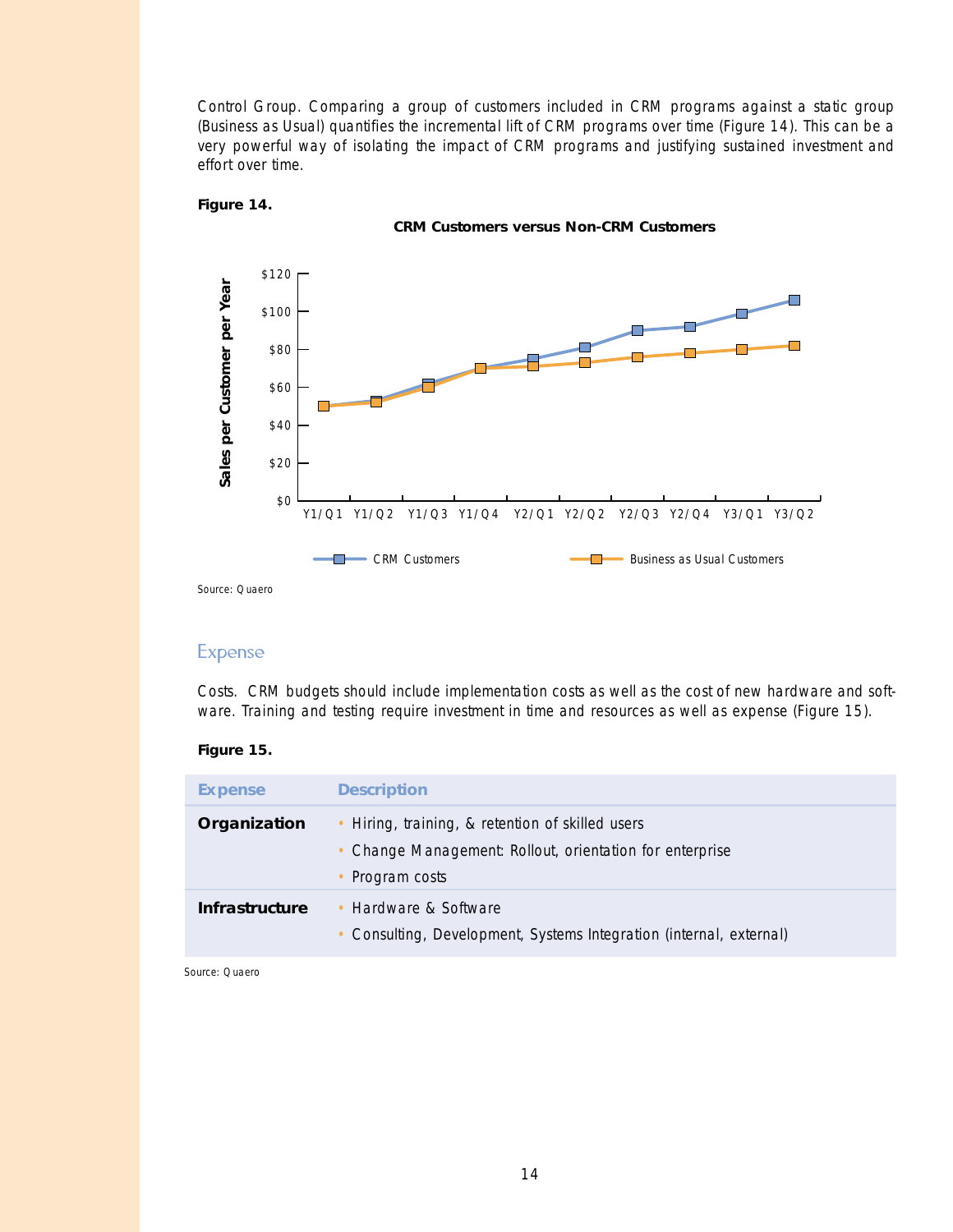## Strategic Elements

#### **Benefits**

*Real but Intangible Benefits.* There are benefits of CRM initiatives that cannot be quantified:

- Improved agility in responding to marketplace changes
- Increased customer satisfaction<sup>2</sup>
- Quicker, easier access to more reliable information

*Sustainable Competitive Advantage.* Companies with a solid CRM infrastructure have an advantage over those who do not:

- Benefits are enterprise-wide
- Information and knowledge are difficult to replicate
- A loyal franchise reaps long-term rewards

CRM Infrastructure may seem complex at first, but once in place guides an organization to become a knowledge-driven, customer-centric, agile and effective enterprise (Figure 16).



#### **Figure 16.**



2 Insight Research saw an increase of 20%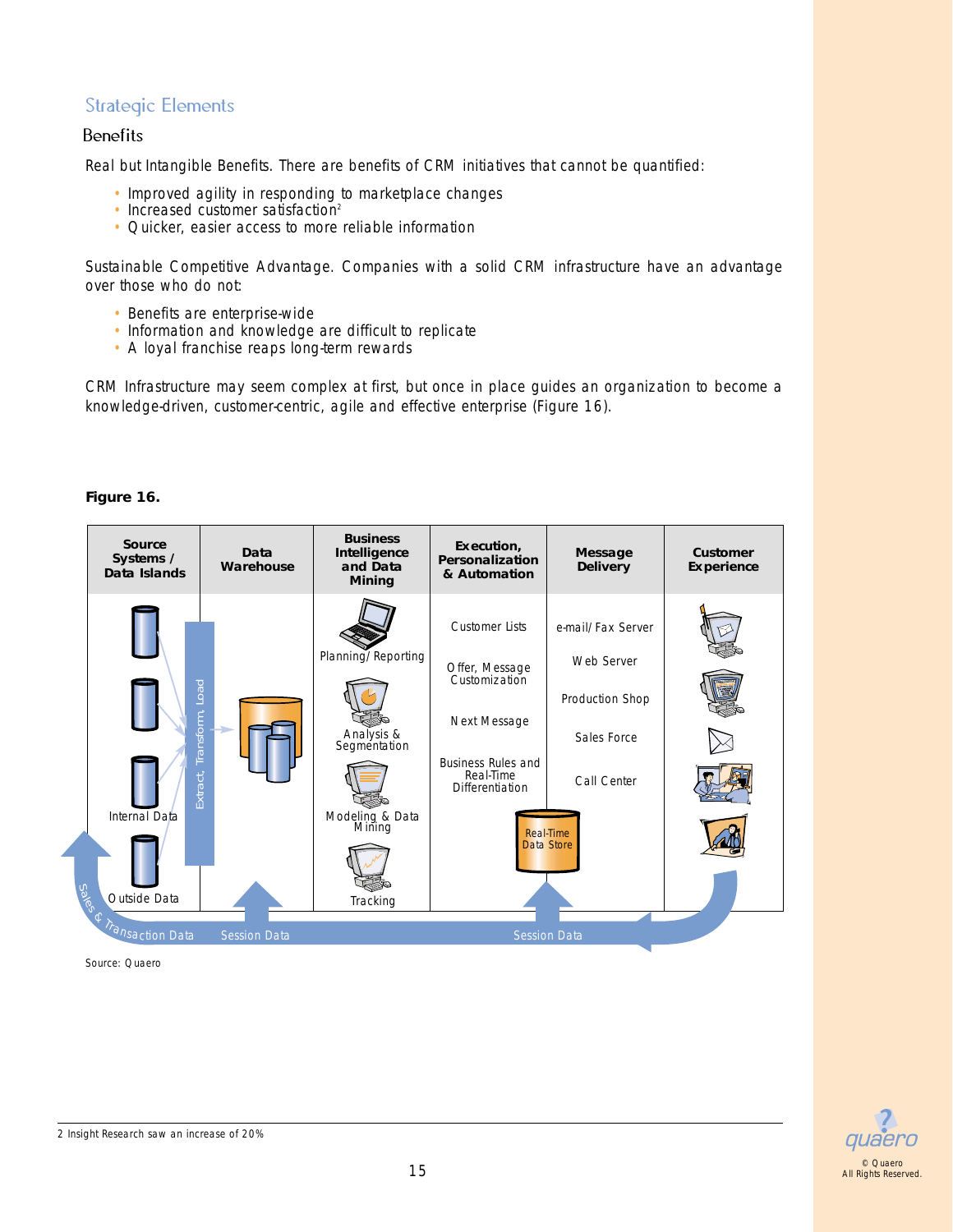#### Risks

*Opportunity Costs.* There are opportunity costs when not executing CRM initiatives:

- Competition could lock up customer base
- Higher acquisition costs
- Self-selecting 'bad' customers can devastate economies

*Execution Risks.* Some risks companies can encounter when executing CRM initiatives:

- Technology incompatibility
- Poor business requirements definition
- Poor training / rollout
- Weak sponsorship / lack of sustained support
- Lack of linkages to business and market strategies

## 4. Barriers to CRM Success

*Identifying Barriers to Success* strengthens the Business Case. By isolating matters of concern, examining them closely and assessing potential consequences, a company begins the process of finding solutions and monitoring progress towards those solutions.

Barriers to success often arise from internal organization. One of the most common difficulties managers encounter is dealing with multiple customer contact channels that do not coordinate efforts to produce a single consistent customer experience (Figure 17).



Source: Forrester Research, Inc.

#### **CRM Launch**

1998 Insight Technology Group research indicates that 21% of CRM projects met all expectations. For these projects, sales costs decreased by 35%, sell cycle length reduced by 25%, and margin improvements reached as high as 2%.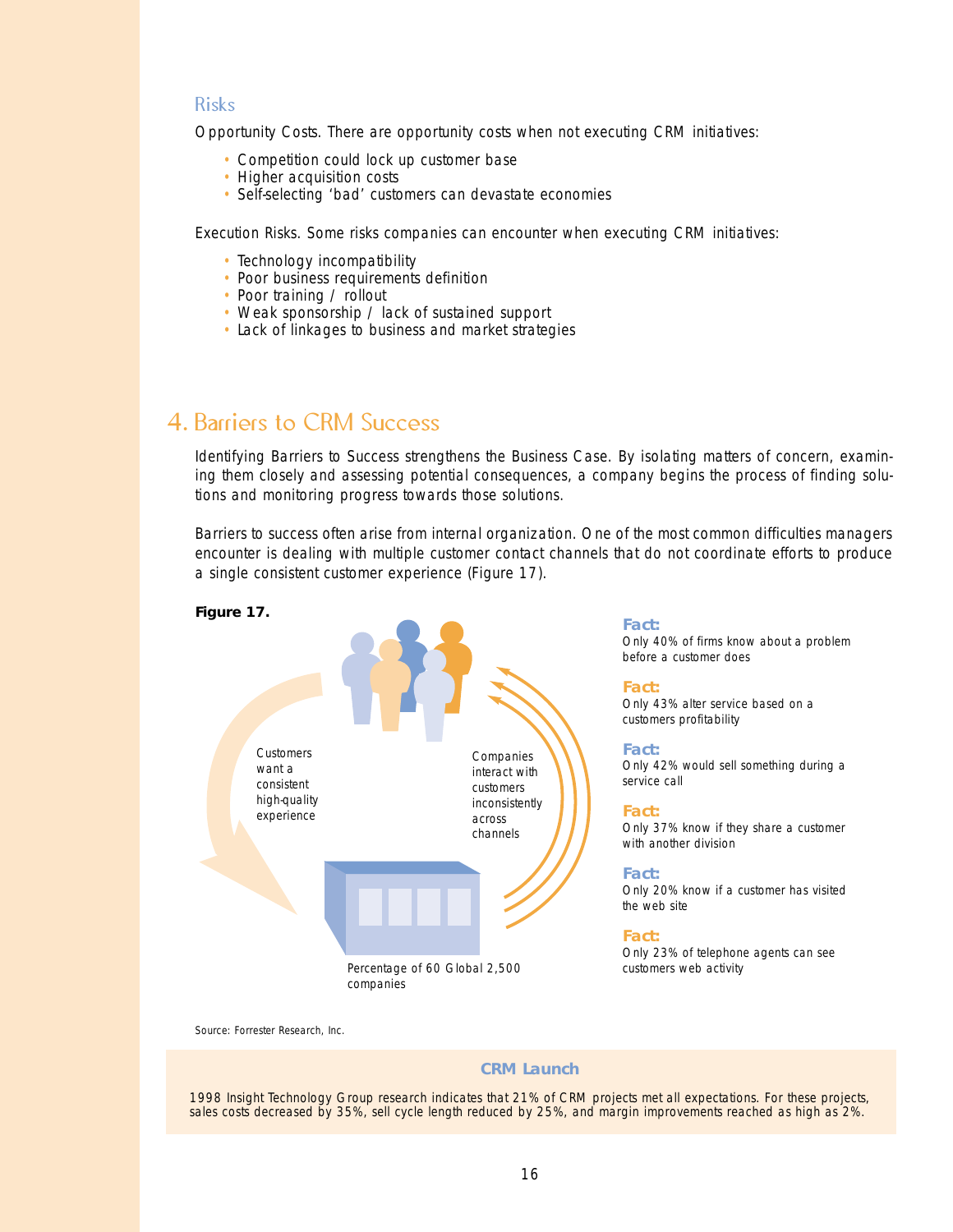Fortunately, a number of software offerings are emerging to solve this problem although none of them have a proven track record yet. Other internal roadblocks companies face when implementing CRM include:

- Poor user/developer interface
- Organizational misalignment
- Dysfunctional incentives
- Lack of a clear customer champion

Such problems may be documented for the first time in the CRM Business Case, but CRM did not create them. Building a CRM program often uncovers issues that exist within a company and signals the need to resolve them.

## 5. Results

At its best, The CRM Business Case is the first demonstration enabling a company to track its business and customer performance quicker, smarter, and more effectively as it moves toward a CRM approach.

The CRM Business Case defines and monitors progress towards financial and strategic goals. Customer loyalty is not just a buzzword in the CRM Business Case; it represents tangible efforts with dramatic, measurable, short-term impact on the company's bottom line and long-term revenue increases that outpace competitors.

Over time, the Business Case will provide a benchmark to measure the on-going effectiveness of a company's CRM initiatives. It also serves as an effective tool to manage growth.

Finally, the CRM Business Case, with its updates and revisions and addenda over time, provides a platform to remind stakeholders across the enterprise that CRM is built on proven common sense principles of business:

- The customer is the core of any successful business
- What you know can help you
- You learn more by listening than by talking
- It helps to think about what you want to do before you do it

#### **Just Getting Started**

META Group findings reveal 80% of organizations report success implementing CRM programs, even though the majority (70%) have not yet integrated across channels.

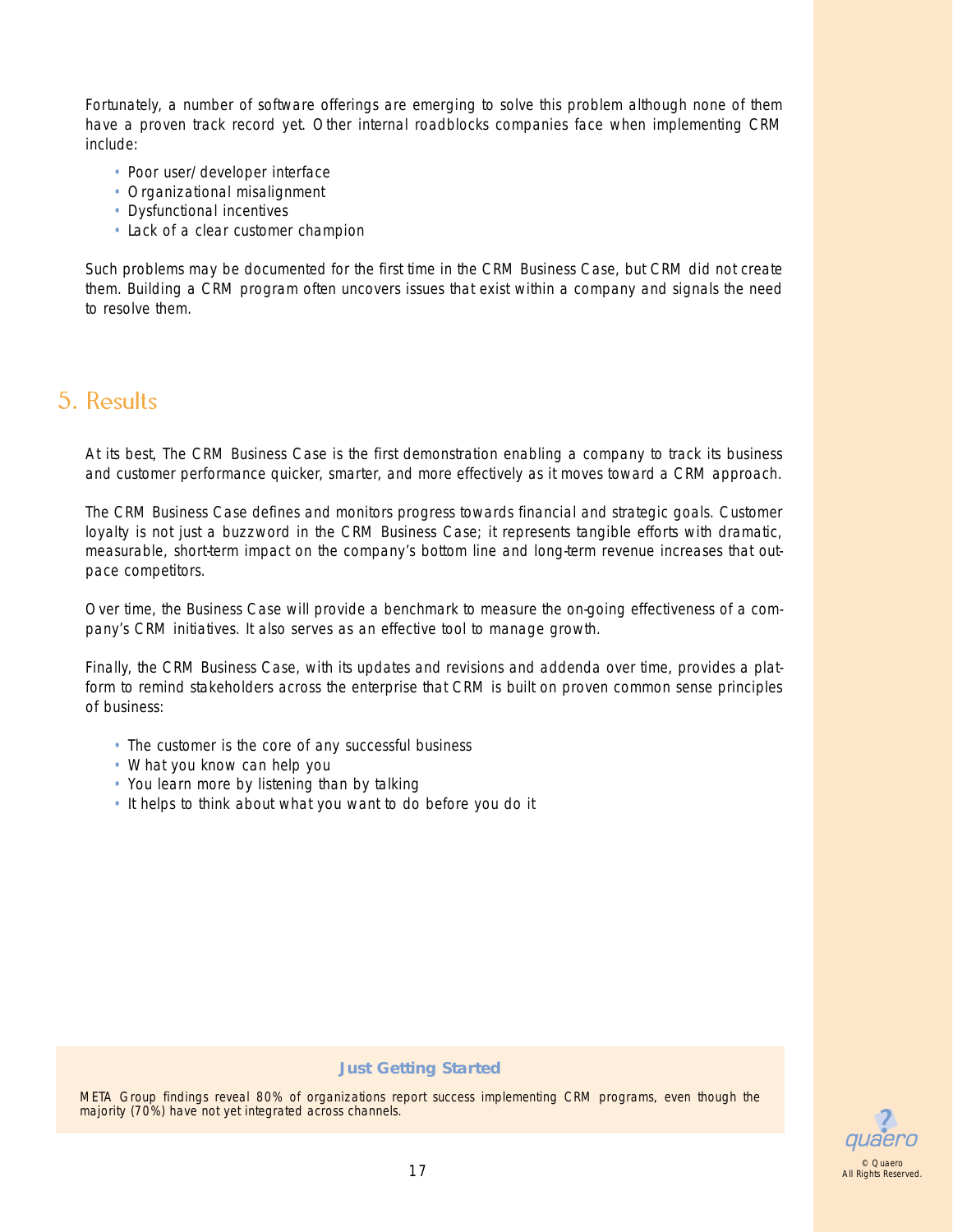## About the Authors

**Dr. Naras Eechambadi**, a world renowned authority on CRM, is the founder and CEO of Quaero LLC, a leading CRM services provider.

Naras has two decades of experience helping senior executives leverage customer information to build enhanced relationships and increase profitability. He specializes in identifying new trends that will change business processes and transform companies across industries and then helps companies manage that transformation. He is frequently quoted and published in business and technology journals and is currently writing a book on Knowledge Driven Marketing.



Prior to founding Quaero, Naras was Senior Vice President at First Union Corp., the sixth largest financial services company in the U.S., where he created the firm's Knowledge Based Marketing Group. He also oversaw First Union's targeted direct marketing and cross-selling efforts across established and emerging channels, including the web, call centers, and branches.

Prior to First Union, Naras was a consultant with McKinsey & Company, the leading global management consultancy, where he was a leader in the marketing practice, a co-founder of the CRM practice, and an advisor to senior executives in many industries. He also served as Associate Director of Marketing Sciences for BBDO Worldwide, the primary advertising agency within Omnicom, one of the largest ad agency holding companies in the world.

Naras earned his Ph.D. in Marketing from the University of Texas at Austin and his Masters in Management Science from Northwestern. Naras has taught at the Burke Institute, the University of California at Berkeley, and the University of Connecticut.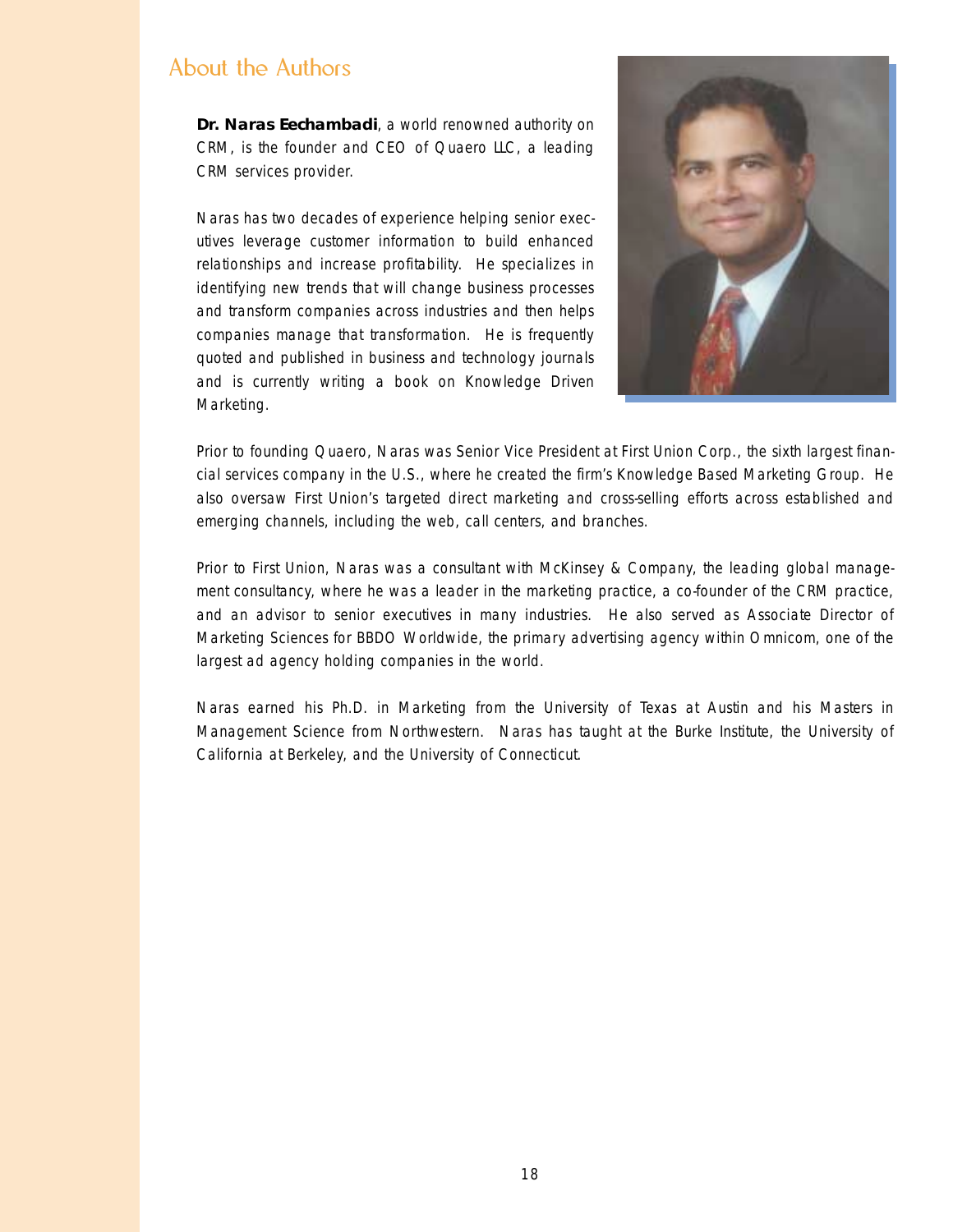#### Co-Author: **Melissa Ortiz**, Business Consultant

Melissa brings a strong background in e-commerce and extensive marketing experience in campaign management, data mining, and response analysis.

At Quaero, Melissa's diverse consulting engagements include the publishing, telecommunications, financial services, and e-commerce industries. She also was the Project Manager and contributor for Quaero's comprehensive CRM training for the Direct Marketing Association involving a holistic understanding of CRM topics such as customer strategy, developing a business case, the CRM data warehouse, data mining, campaign management, tracking, and organizational change.



Prior to Quaero, Melissa was employed at First Union National Bank in Knowledge Based Marketing's Enterprise Technology Analysis Group. In this role she performed response tracking for marketing campaigns in Deposits, Lending, and Investments. Melissa also worked in the E-Commerce Division as sole Lead Analyst for the SOLD system, affecting the type and quality of leads sent to over 2,000 branches and their employees. She has also worked at Harcourt Brace Executive Compensation Reports and First Virginia Bank, and has interned at The Martin Agency and Patrice Tanaka & Company.

A graduate of the College of William and Mary's School of Business, Melissa is the winner of the BBA Program Outstanding Student Award.